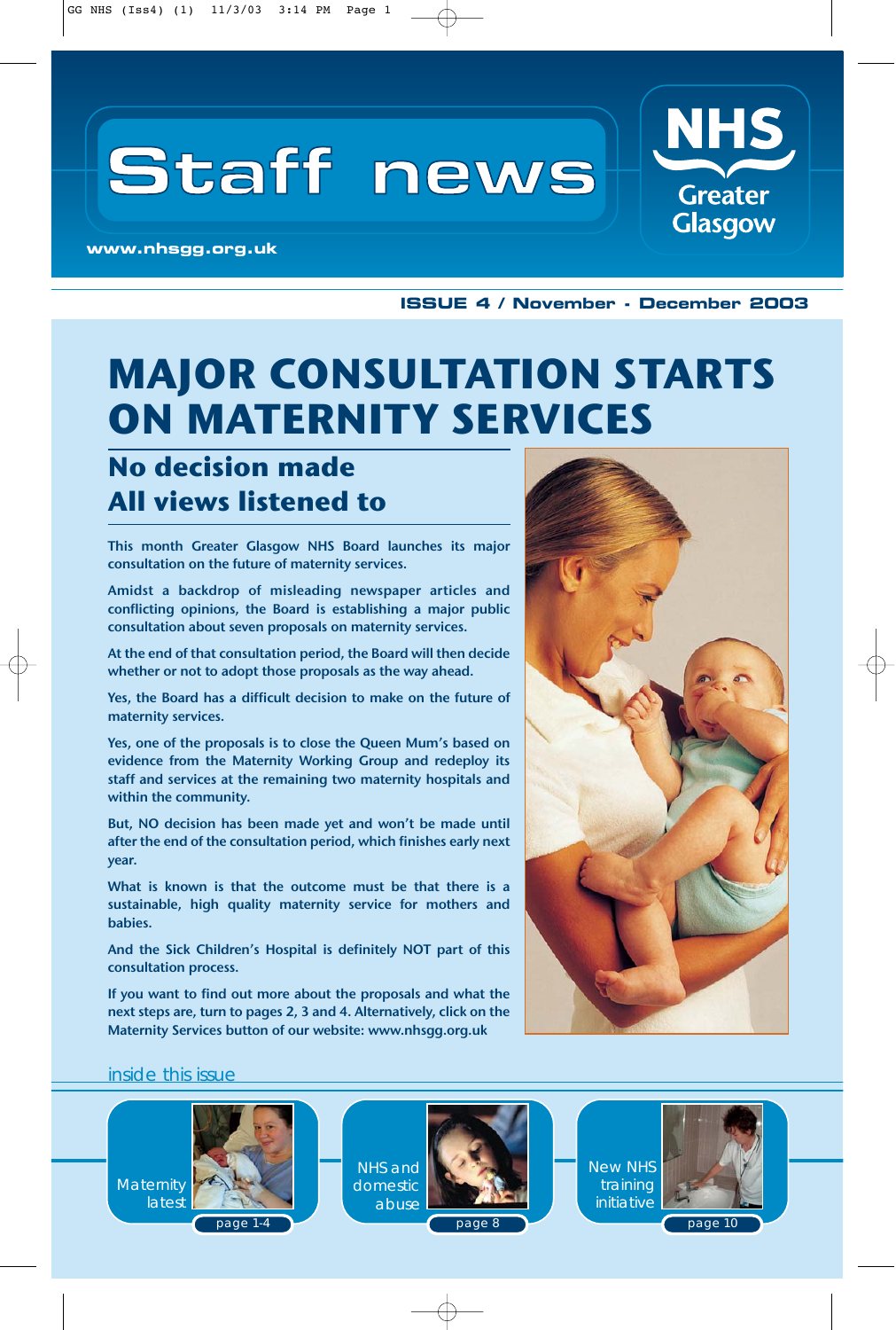

# **Tough decisions need to be made over future of Maternity Services**

Greater Glasgow NHS Board last month (October) agreed to consult with the public on a series of reports from a major pre-consultation exercise which includes the proposal to close the Queen Mother's Hospital.

The Board stressed that it would listen to all views and that no final decision will be made until the end of this major consultation exercise, which started this month.

NHS Greater Glasgow chairman, Professor Sir John Arbuthnott, again gave a personal assurance that the Royal Sick Children's Hospital was not part of this consultation process, that investment will continue in the hospital and that it will continue to serve the needs of children for the next 15 years. The Board agreed the future of the Sick Children's Hospital would not be part of this consultation process.

Sir John said: "Tumbling birth rates (the annual birth rate today is 3,500 less than it was 11 years ago), pressures on staff and changes in clinical organisation mean it is imperative that we make a decision soon on the future of maternity services."

The recommendations in the maternity services report were put forward following a three month preconsultation carried out by an independently chaired Modernising Maternity Services Working Group.

Chaired by Professor Margaret Reid of the University of Glasgow, the Working Group gathered evidence from experts from across the UK, local health staff and other interested parties before making their recommendations.

Reports from Glasgow midwives, following a midwifery workshop, and from MATNET, the maternity services users groups, were also submitted to the Board. Both organisations agreed that there should be two maternity hospitals instead of three, but did not come to a conclusion as to which hospital should close.

Chief Executive Tom Divers said: "The reason why we had a pre-consultation was that we did not have a clear consensus from local clinicians as to the best way forward, ensuring safe services for both mothers and babies. However, there is a clear consensus that we need to cut the number of maternity hospitals from three to two, but opinions are divided as to which hospital should be



closed. That's why we asked Professor Reid's group to look in detail at the complex clinical issues involved and asked MATNET and the midwives to put forward their views on the issues."

Professor Michael Farthing, Board member, Dean of the Medical School and member of the Working Group, spoke about how evidence was gathered for the report.

He said: "We heard evidence and we heard opinions and based the outcome of the report on evidence. We found the evidence from the experts, who have no competing or conflicting interests, compelling. Seven out of nine agreed that moving services from the Queen Mother's to the Southern General was the best way forward."

Dr Brian Cowan, Greater Glasgow NHS Board Medical Director, said: "Changes in medicine, pressures of ongoing training, New Deal for Junior Doctors and the Working Time Directive for Consultants mean that our clinicians can no longer sustain the current number of rotas. There's a minimum amount of clinical staff required to cover each rota and skilled staff are needed 24 hours a day, seven days a week. We have to make a difficult decision, but however difficult that decision will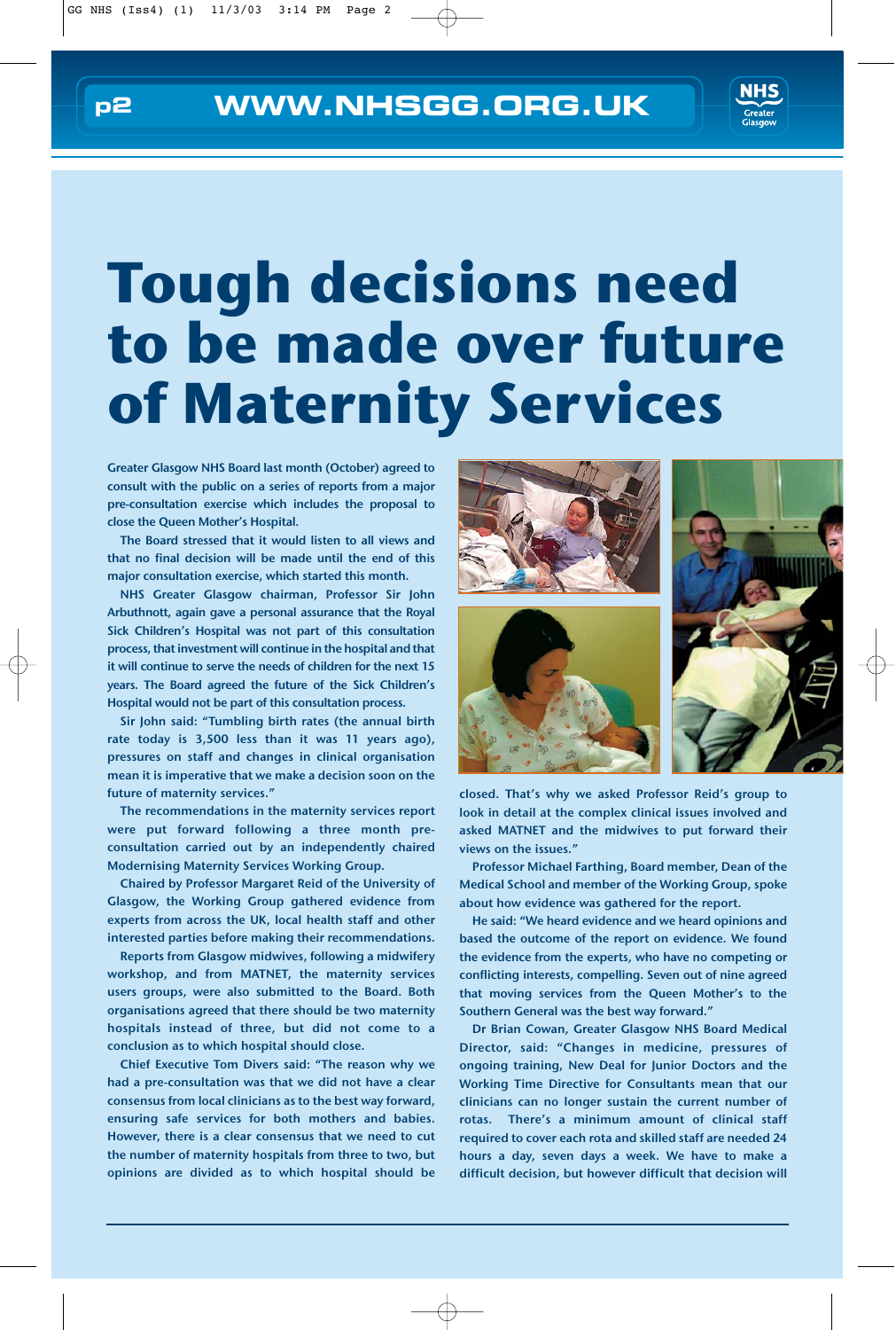



be, it has to be made soon."

An extensive public consultation, which started at the beginning of November, will now take place on the proposals endorsed by the Board at October's meeting. User friendly information leaflets on each key proposal will be made widely available with more detailed information accessible to those who want it. This will include all of the written material submitted to the Working Group for the pre-consultation period, policy guidance and the reports from MATNET and the midwifery group.

Following the consultation, the Board will look at all the views gathered and make a decision on the shape of future services. A final decision will then be put forward for approval by the Minister for Health and Community Care.

# **The Background**

In 1999, following widespread consultation with women's groups and medical professionals, it was agreed two maternity units should serve Glasgow. Pressures on the midwifery, obstetric, neonatal and anaesthetic workforces are such that change is essential.

It was understood that the Princess Royal would remain. However, local clinicians were unable to agree on which of the two remaining units would close.

Both the Southern General and the Queen Mother's are excellent hospitals and both provide a good range of local and regional services, but these services can be better provided with proper resources and staffing for the longterm from one site.

Earlier this year, the Board approached Professor Margaret Reid to be the independent chair of the Modernising Maternity Services Working Group. The group included three non-executive members of the Board – Peter Hamilton (former Greater Glasgow Health Council chairman), Professor Michael Farthing (Dean of Glasgow University's Medical School) and Rosslyn Crocket (Director of Nursing for the Primary Care Trust).

Their remit was to look at the issue, gather evidence from a range of expert, health and other interested parties and then submit a report to the Board at a special Board meeting on October 7, 2003. Midwives and representatives from the Maternity Services Users Network (MatNet) also submitted reports.

Following that meeting, Board members took away all the reports for consideration and on October 21, 2003 met again to discuss the issue. It was then agreed that the Board would take seven proposals made in the report to public consultation.

And that brings us up to where we are today: the public consultation began early this month (November) and will be thorough and inclusive, offering everyone from MSPs and maternity network groups to clinicians and Glasgow mothers the chance to have their say on the future of maternity services in the city.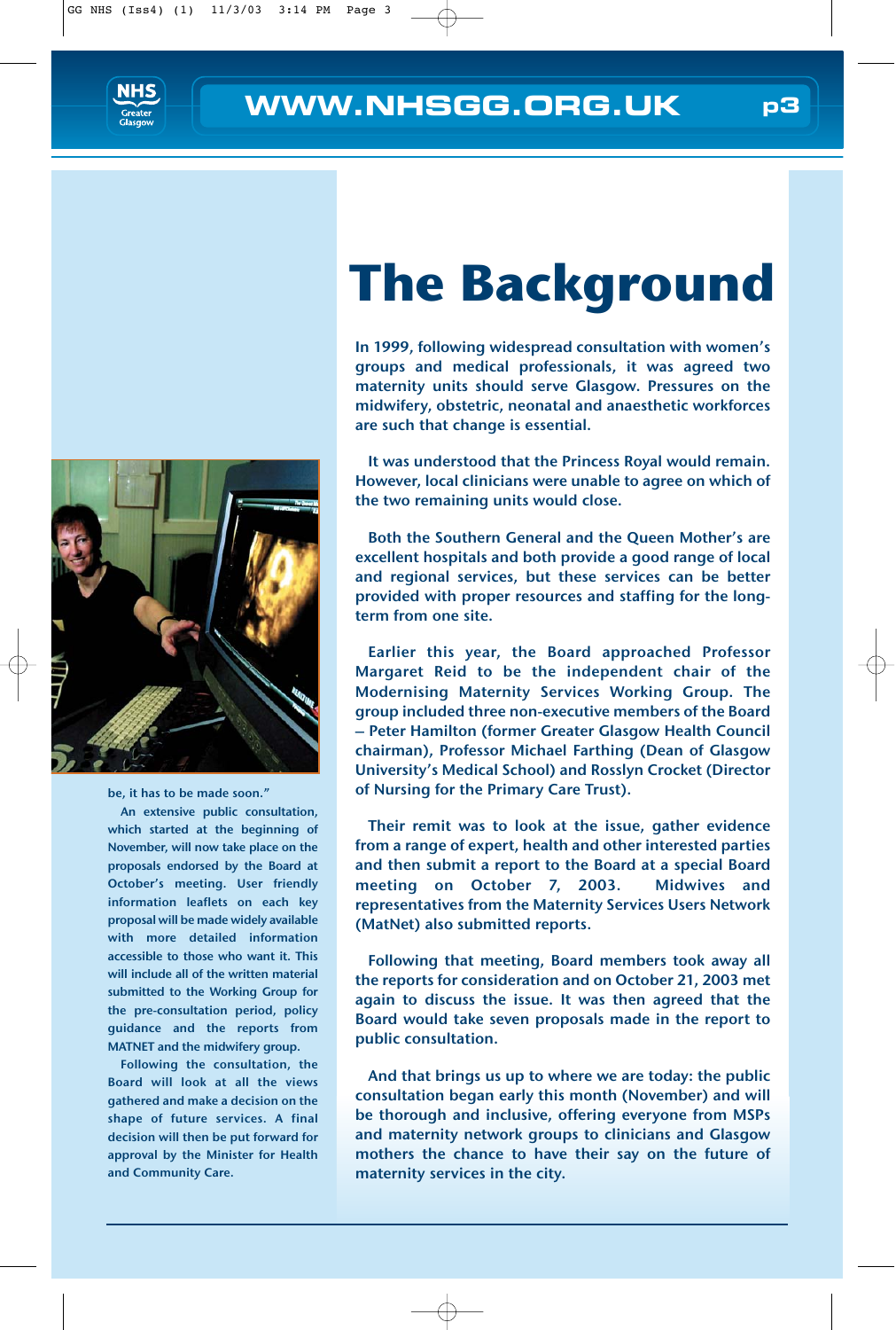

## **Message from Our Chairman**

I wanted to write to all NHS staff to communicate directly the position on maternity services. I am very aware of intense and contradictory media coverage and it is important that all our staff have the correct message about the outcome of the Board meeting.

We particularly recognise six points:

- There is a strong consensus that with Greater Glasgow's falling birthrate and all of the clinical pressures, including working hours, and the need to provide round the clock cover, we must move from three delivery units to two;
- Deciding on which hospital should be developed as our second delivery unit was always going to be difficult;
- This is a key decision about a core part of our maternity services, for the vast majority of women, almost all of their care, during the normal process of pregnancy and birth, is provided by midwifery, medical and primary care staff, working in community settings. Our proposals for consultation reflect that reality and therefore include important questions about the development of community and midwifery services;
- Recognising the difficulty of this decision, and with full commitment to public and staff involvement, we established a major preconsultation exercise;
- There is a real and very difficult assessment to make on the best way to ensure safe services for women and babies;
- I am also very aware that this debate creates major uncertainty for staff providing services to which they are highly committed, about which they care deeply and of which we are very proud.

At our meeting, after a long and difficult discussion, the Board agreed to consult on seven proposals. The Board also agreed that we should ensure that people can put alternative views, about the second delivery unit and any other issues.

The seven proposals, based on the totality of the preconsultation work are:

- Delivery services should be located in the new facilities at the PRMH and in high quality provision at the Southern General Hospital;
- There should be greater consistency and co-ordination in the organisation of maternity services, with a Glasgow wide approach to service delivery;
- The important quality of service issues identified in the pre-consultation process below need to be fully reflected in our final reorganisation of services;
- Developing and improving community services will be a core part of our proposals for service change;
- Our final reorganisation of services will include specific proposals to develop midwifery services which are central to the provision of high quality maternity care;
- Fetal medicine services currently provided at QMH should be transferred to the PRMH providing a single consolidated service for the West of Scotland and including current national services provided at the QMH;

• Our final modernisation proposals should clearly take account of access and transport issues, mainly by delivering as much service as possible in community settings.

We will develop a range of clearly understood material, make available a whole range of background information and evidence.

The consultation will include a range of questions enabling staff and other interests to express their views. We are committed to Partnership working and are committed to treating any staff affected by service change in Greater Glasgow fairly.

If the Board recommends a restructuring of maternity services and this is approved by the Health Minister, all staff concerned should be assured their employment is safe and they will be redeployed within the service.

I can assure staff who might be affected that we would want to ensure that we are able to offer you positive opportunities which reflect your skills and aspirations. If you have any immediate concerns about your own situation please talk to your Human Resources Department who will be able to offer you initial advice.

This consultation exercise will not include any proposals to shift the Royal Hospital for Sick Children.

Our absolute aim must be that the reorganisation of maternity services delivers safe care to women and their babies.

During the consultation process we will keep all staff up-to-date on what is happening. For the moment please if you have any queries about this letter - you can contact your Communications Team on:

| <b>Board:</b>                                             | <b>North Trust:</b> | <b>South Trust:</b>   |
|-----------------------------------------------------------|---------------------|-----------------------|
| <b>Communications</b>                                     | Sandra Moir.        | <b>Gavin Barclay,</b> |
| Team.                                                     |                     |                       |
| tel: 0141 201 4429  tel: 0141 201 4314 tel: 0141 201 1257 |                     |                       |

| Yorkhill:                             | PCT:                     |
|---------------------------------------|--------------------------|
| Ryan Taylor,                          | <b>Elsbeth Campbell,</b> |
| tel: 0141 201 0833 tel: 0141 211 3891 |                          |

Or access the Board papers and preconsultation material through our website, www.nhsgg.org.uk Or you can send your views the Staff News Partnership Editorial Team to: staffnews@nhsgg.scot.nhs.uk

Yours sincerely,

for Spanishest.

PROFESSOR SIR JOHN P. ARBUTHNOTT Chairman

A copy of a letter to staff from Professor Sir John Arbuthnott's has been circulated to staff already and is available on www.nhsgg.org.uk (click on the maternity services button).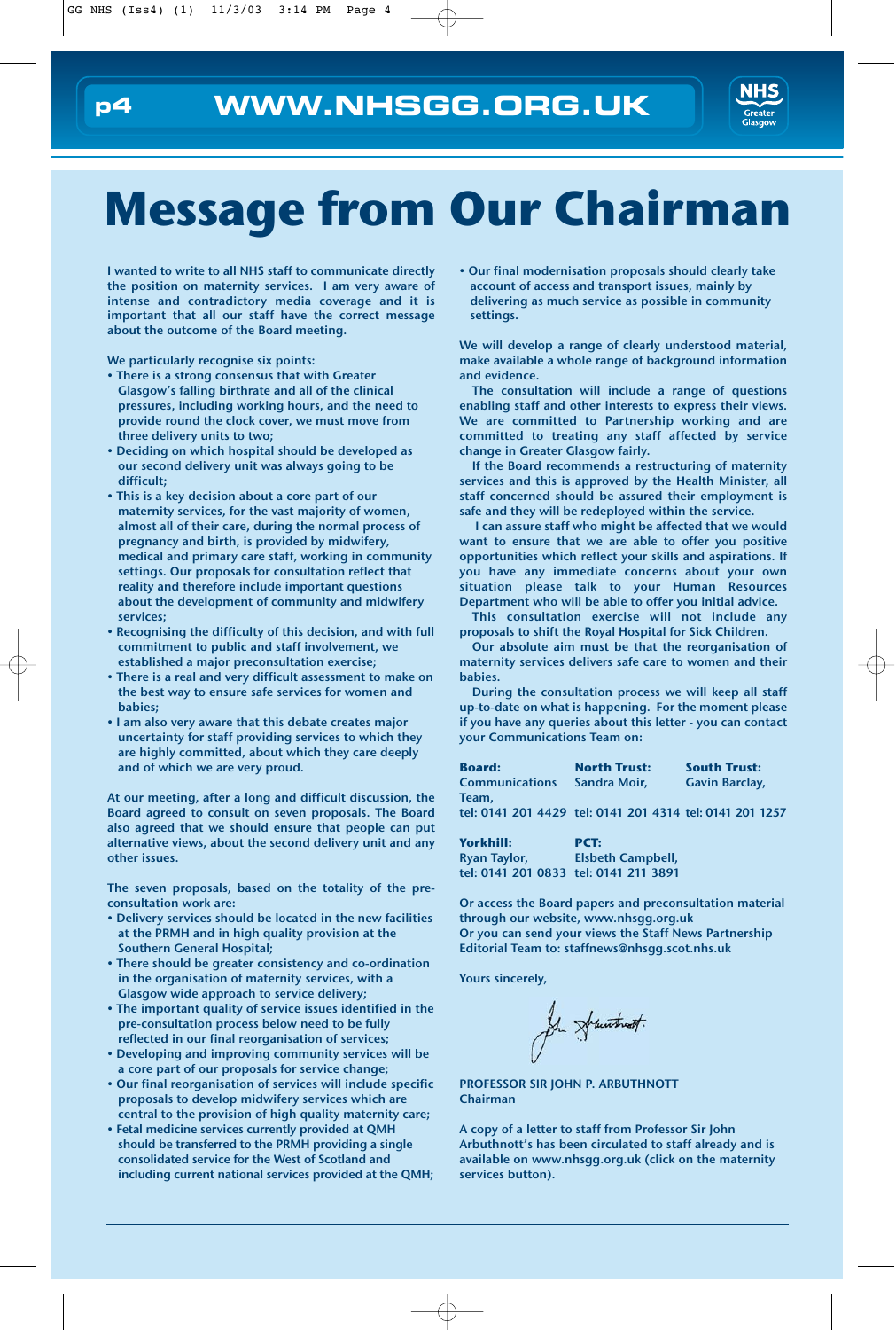



## **Successful AGM for NHSGG**

Staff, voluntary organisations, members of user groups and other interested parties flocked to the Royal Concert Hall last month (October) to NHSGG's Annual General Meeting.

For the first time, the AGM was held in an 'open space' format which allowed a number of stalls to be set up representing some of the wide variety of specialities within NHSGG. This included a stand from Yorkhill, the Primary Care Trust, older people's services, children's health, maternity services, women's health, anti-smoking, breastfeeding, mental health and others.

NHSGG Chairman, Professor Sir John Arbuthnott opened the meeting and spoke

about a range of issues including progress on the Acute Services modernisation, the Beatson and health improvement successes. He also congratulated staff for their success in meeting Government targets.

Chief Executive Tom Divers then spoke about the challenges ahead for NHSGG, including the review of maternity services. Following his talk, he took questions and answers from the floor.

The AGM ended with the opportunity for delegates to wander round the stands and chat to staff.

Mr Divers said: "It was a very successful AGM and I'd like to thank staff involved for all their hard work in putting it together."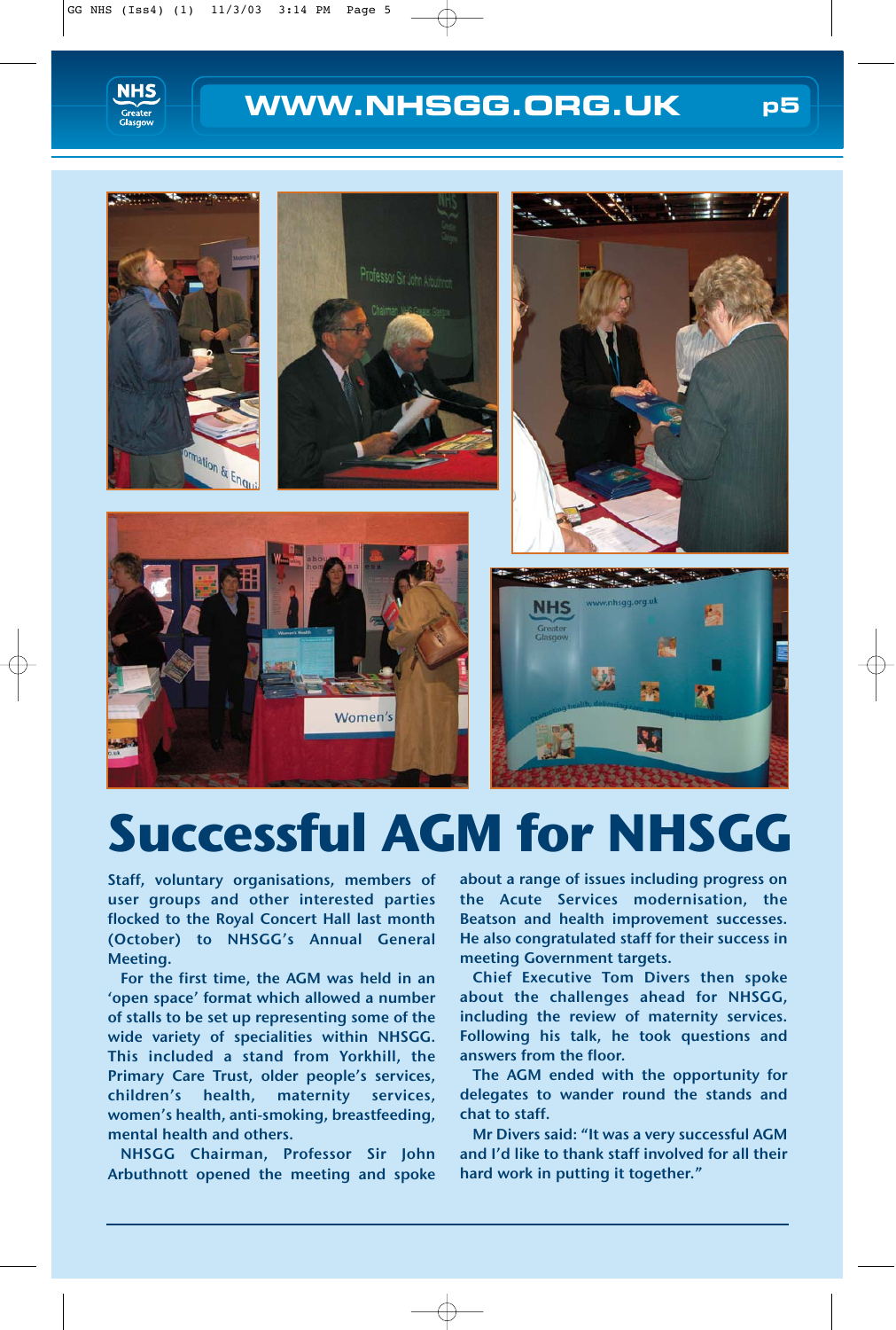

# **Conferencing in Glasgow - Be a part of the success story**

Busy health workers don't always have the time to spend organising conferences and events.

So, it's good to know that when the time comes to organise your event, Greater Glasgow & Clyde Valley Tourist Board's Ambassador Programme is there to help.

Laura Beaton from Greater Glasgow & Clyde Valley Tourist Board explains: "The Glasgow Ambassador Programme was first established in 1990 and has played a vital role in attracting conferences to the city ever since with members recruited mainly from academic, medical, business and professional institutions.

"Today there are more than 1,000 Glasgow Ambassadors who last year helped secure 58 conferences for the city representing £31 million in local economic benefit. This impressive figure accounted for approximately 43% of the total conference sales secured by Greater Glasgow & Clyde Valley Tourist Board in 2002/2003.

"If you are already involved in co-ordinating meetings in the city with colleagues from the UK and overseas in your own specialised field of healthcare - or are about to be - why not give the programme a try?

"Complementing the Royal College of Physicians and Surgeons' comprehensive conference support service, I would be delighted to provide additional assistance for busy NHSGG staff hosting conferences elsewhere in the city with elements such as free bid preparation, civic recognition and delegate literature.

"If we don't already know about your conference – no matter how small – GG&CVTB would love to hear from you. Please tell us about your event and help put Glasgow on the conventions map!"

Contact Laura Beaton at GG&CVTB for more



information and free assistance on tel: 0141 566 4026 or email: laura.beaton@seeglasgow.com

GG&CVTB is a publicly funded organisation which offers free and impartial conference support services on behalf of the city to those wishing to become involved in organising a conference locally. NHS staff can link in to the Ambassador extranet on the www.seeglasgow.com website by clicking on the Ambassadors key on the front page and completing the pro forma.

#### **NEARLY 7,000 RESPOND TO STAFF SURVEY**

The staff survey has now been collected with 6,936 of you responding.

Your views will be collated and analysed and we'll publish a flavour of what you said in the next edition of the Staff News.

Helen Ostrycharz, chair of the Staff Survey Partnership Working Group who organised getting the survey out to staff, said: "I'd like to thank members of the working group, the staff who held roadshows and the payroll staff who stapled nearly 34,000 surveys to payslips for all their hard work. Thanks too, to those members of staff who took the time to fill in the survey and send it back to us. Your contribution will help us formulate future policies."

Olivia Cornacchia, Area Partnership Forum Co-ordinator, commented: "The results of the survey will be collated and presented to the Area Partnership Forum after which each Trust will make the information available to staff in a variety of ways. We'll be discussing the survey results in a future edition of the Staff News and all Trust Partnership Forums will have the Staff Survey on their agenda."

And Staff News would like to congratulate Theresa Coyle from Eastvale Resource Centre's Elderly Team who guessed 6,900 people would respond and was nearest to the actual figure. She wins a week's holiday for two at the Hotel Panorama Marine in Es Cana, Ibiza.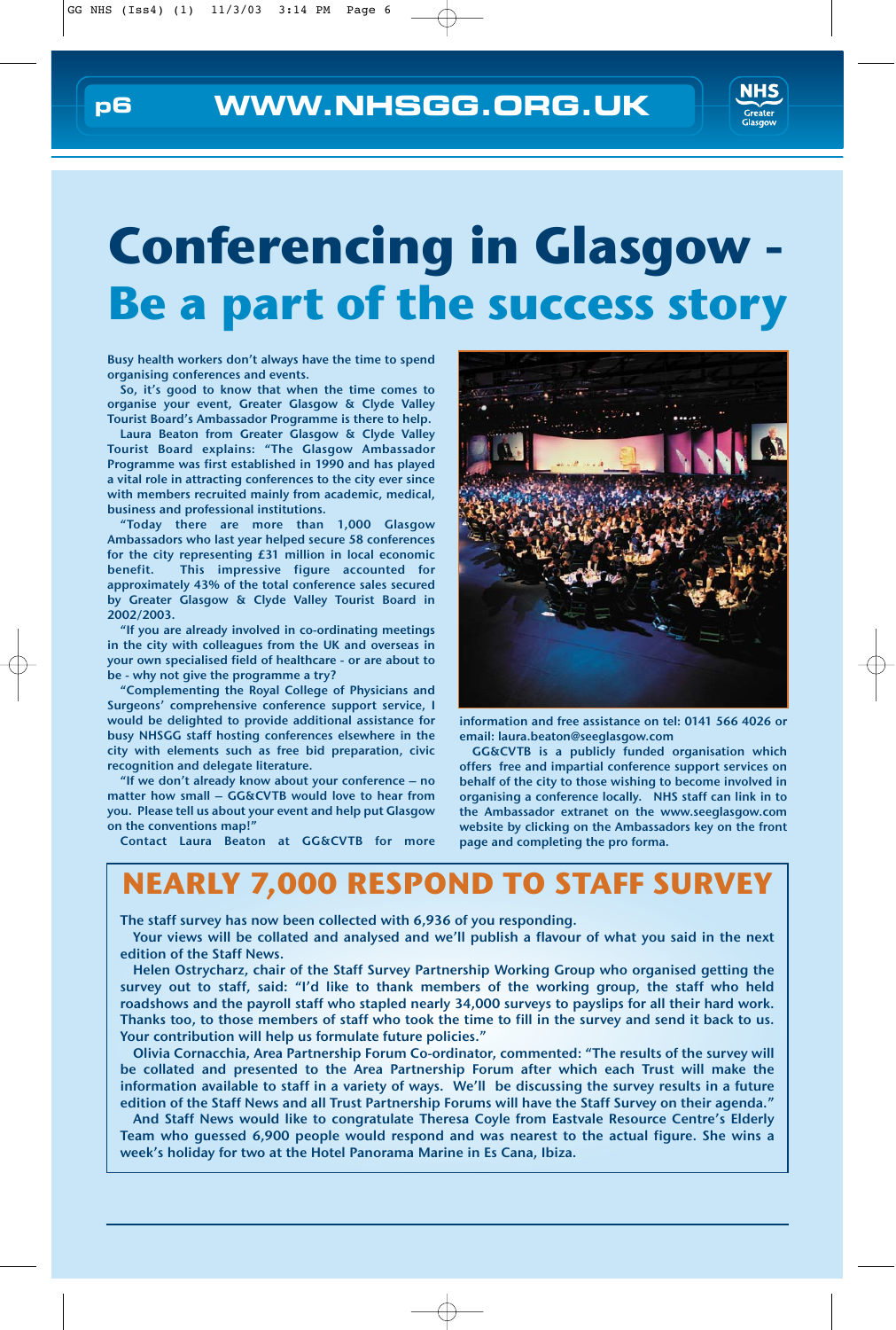

# **The Endoscope**

#### **Fried Bassett**

The Bulletin, the Beatson Oncology Centre's staff magazine, recently ran a story about the retirement of Dr Bob Lawson, Head of Radiotherapy Physics. However,



readers were horrified to be presented with photographic evidence of the Doc's culpability in morally dubious medical experiments. The photo (above) clearly shows Dr Lawson endeavouring to clone Bertie Bassett, the famed frontman for Liquorice Allsorts. Bertie's missing features suggest that the experiment appears to have gone a bit awry. It is understood that Dr Lawson has not been daunted by his failure and his retirement project is to attempt to cross breed a penny dainty with a wildebeest.

#### **Tra la la, la la la…**

This is a staff magazine and The Endoscope is keen to ensure that the rights of all staff to openness and fairness are respected. Except for senior managers, of course. Therefore, in this bumper edition, we want all staff to join hands in slagging off the high heid yins by participating in a competition for the fabulous prize of a box of nearly new (non-Dr Lawsonised) Liquorice Allsorts. The staff of the Primary Care Trust are in something of a quandary. The Chief Executive, Ian Reid is considered by one Drooper? faction to bear more than a passing resemblance to the multi-media phenomenon that is the boy wizard, Harry Potter. Now, apart from the specs and the youthful demeanour, there is a good argument for this – Mr Reid was well known in his previous

incarnation of HR Director for making staff disappear. However, those other staff remaining feel that he bears a greater resemblance to Drooper, one of that crazy quartet of child entertainers in animal skins from 1960's and 70's TV, The Banana Splits. Drooper was the one that didn't make a honking noise or speak with a wet lisp, which is also a pretty fair description of Ian Reid. Harry?

So, now it's up to you to decide – Harry Potter or Drooper? – Aye or naw? Answers to The Endoscope. The best one gets the sweeties (except the blue and pink knobbly ones).

#### **Mullet on skully – it's as cheap as chips**



Oh, the horror. The Endoscope speaks not of the Evening Times' one-organ crusade to save Yorkhill from property developers, nor of its gratuitous use of Dorothy-Grace Elder, but of its disturbing and wholly unnecessary publication of NHS Board members' photos on October 14, 2003. And they didn't even do it for Halloween!

But it was the outing of NHSGG's Director of Communications, Ally McLaws, which did most harm to the psyche of innocent readers. Using a photo from the archives, the Toerag's graphics team inadvertently revealed that Mr McLaws once possessed a hairstyle which no-one, least of all him, thought would see the light of day in the 21st Century. We refer, of course, to the 'Mullet' – a style which seems oddly popular in Middle America and NHS imaging departments but is somewhat outré elsewhere.

This complicates matters for The Endoscope; we had been saving Mr McLaws for a future edition, as many colleagues had noted his current and unfortunate resemblance to 'cheap as chips' dodgy furniture expert David Dickinson and Eastenders cheeky chappy Alfie Moon. However, the Mullet shot truly confirms that Ally McLaws is an entire cornucopia of C-list celeb lookalike possibilities, for in it he is the exact double of GMTV's Eamonn Holmes, no less, that nice Irish boy who does Songs of Praise when Aled Jones isn't available.

Well it's down to you again, dear readers: David Dickinson, Alfie Moon or Eamonn Holmes? – Aye or naw? The best answer gets a fish supper.

#### **Tash of terror**

One last senior manager photo, but this time it is no lookalike as, surely, no-one else looks like this. Happy 50th birthday, Robert Calderwood, head honcho at the South Trust. In honour of this special event, we take great pleasure in publishing a photo of Bob in which his nose appears to be being assailed



by something hairy and unpleasant. Yes, Ally McLaws' Mullet escaped and did its best to savage Bob – that he's lived this long is testament to his strong nerves and unbreakable resolve. Anything that perennial Southside hospital protestors can throw him is pretty tame compared to the mad Mullet.





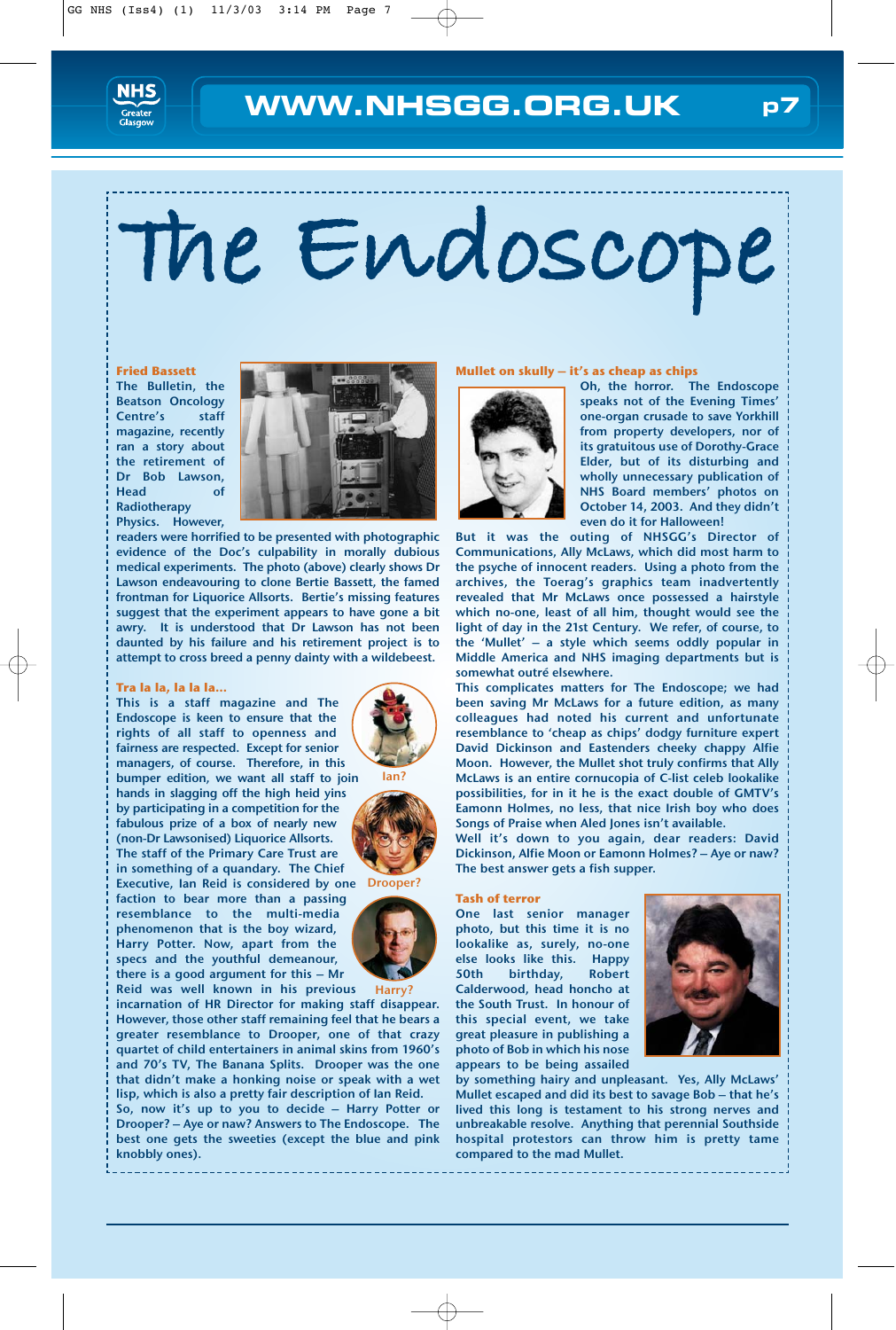

#### **Recognition for Women's Health Team**

The work of the NHSGG's Women's Health Team and its partners has been recognised by the World Health Organisation (WHO).

Following four years as a WHO Collaborating Centre for Women's Health, the team based at Dalian House has been officially re-designated as a WHO Collaborating Centre for Policy and Practice Development in Women's Health and Gender Mainstreaming.

The Glasgow centre is unique as it is a collaborating partnership between organisations including Glasgow Healthy City Partnership, the Sandyford Initiative and Glasgow University.

Work in the pipeline for the team will include continuing to develop and carry out research with WHO's Women and Health Development Programme, while supporting research in WHO's member countries. Analysing and documenting successful lifespan and health promotion approaches will be coupled with involvement in clinical research and care.

Anyone interested in learning more about the collaborating centres can visit

http://whocc.who.int

## **Making Domestic Abuse**

Like many taboo subjects, domestic abuse against women is as prevalent as ever and the Health Service is determined to improve staff awareness and build on successful support services.

Shocking research has revealed that between one in three women will experience abuse from a partner and one in five from an ex partner during the course of their lives.

The consequences of this are manifested in the physical, emotional and mental health of women and children, and include higher rates of gynaecological and chronic pain problems, as well as depression, anxiety and substance abuse.

In recognition of the pivotal role of the NHS in tackling the issue, a Scottish Executive report was released in April to clarify what is expected of health workers in identifying and responding to the needs of women experiencing domestic abuse.

The guidance is a further development of the Strategy to Address Domestic Abuse in Scotland, which was produced by the Scottish Executive in 2000. A more concise booklet was also recently released for all health staff.

campaign showed it's not just the woman who suffers.

The Scottish Executive's hard hitting

One of the requirements of the Scottish guidance is for a lead director, assisted by an operational adviser, to take

responsibility at a local level. In Glasgow, these representatives are Director of Public Health Dr Harry Burns and Programme Manager (Gender-Based Violence) Katie Cosgrove.

Katie explained: "We have established a Gender-Based Violence Planning and Implementation Group to co-ordinate work across NHSGG to improve the healthcare response to violence against women.

"The focus of our work includes other forms of abuse such as childhood sexual abuse, sexual assault, prostitution and domestic abuse."

#### **So what is being done to address the issue across NHSGG?**

Dr Harry Burns explained: "The Board has been developing a programme to address the Health Service implications of gender-based violence for a number of years, as part of its commitment to the Glasgow Women's Health Policy.

"The programme is led by the Women's Health Team in the Department of Public Health and is in conjunction with the Trusts and other public support agencies."

#### **The latest developments include:**

- A rolling programme of training in domestic abuse and shared domestic abuse protocols in Accident and Emergency departments;
- A Link Midwife project which has a dedicated midwife in each maternity setting to support staff and develop training programmes. This aims to build on midwives' awareness raising study days that cover issues such as the link between domestic abuse and postnatal depression;
- Additional counselling provision and support, given by the Centre for Women's Health at the Sandyford Initiative, for women who have experienced gender-based violence;
- The Childhood Sexual Abuse and Homelessness Demonstration Project, which aims to end the cycle that sees these problems go hand-in-hand;
- A review of the Psychology Directorate's response to survivors of childhood sexual abuse;
- Research into the mental health needs of women in refuge, in conjunction with Lanarkshire and Argyll & Clyde NHS Boards, and Scottish Women's Aid;
- A Women's Mental Health Project established in Bridgeton LHCC to provide a direct service for women experiencing mild to moderate mental health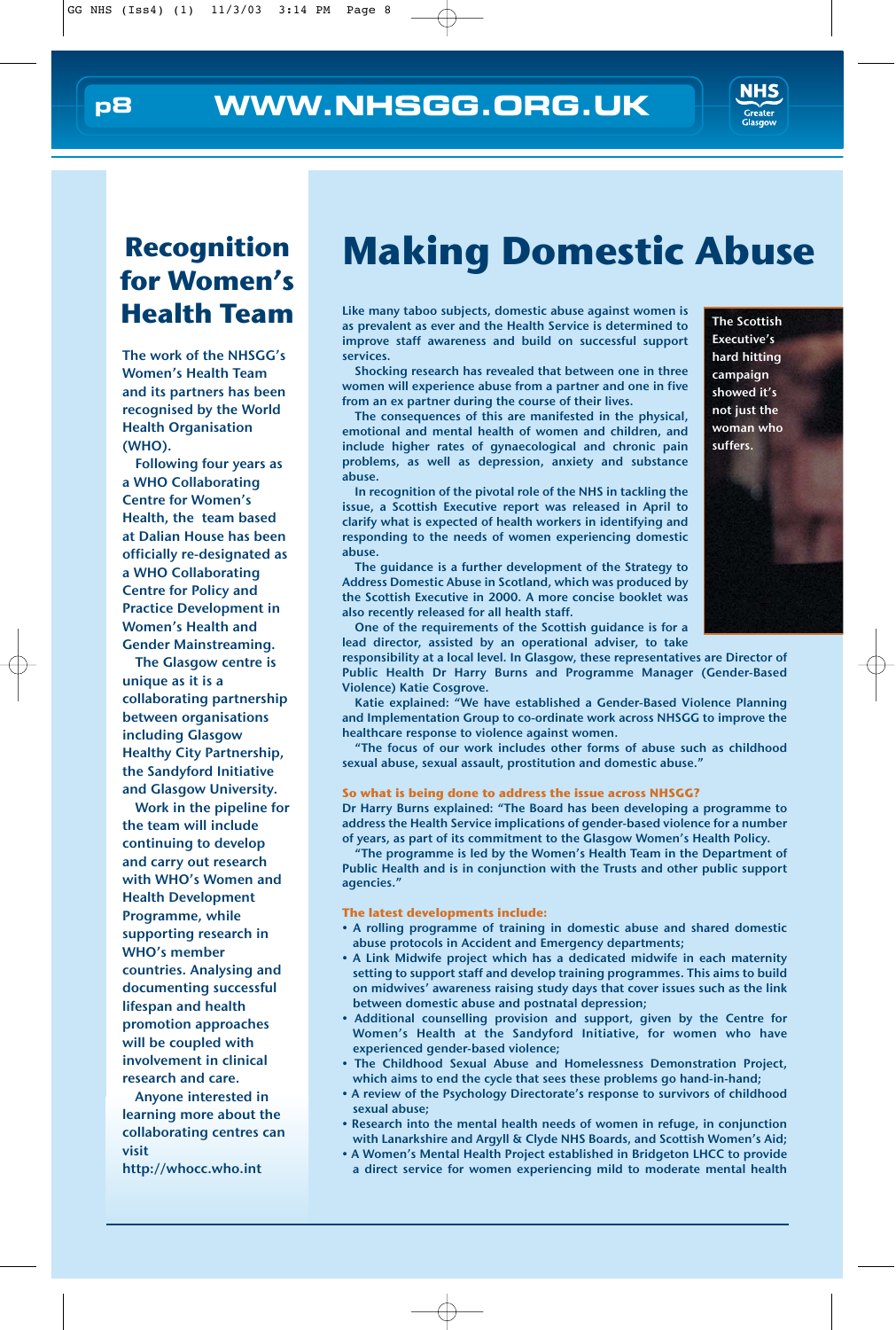

## **an NHS Priority**



#### **0800 027 1234 www.domesticabuse.co.uk**

difficulties, including those caused by violence;

- A research project with the Starting Well initiative to explore the role of Health Visitors in responding to domestic abuse against women;
- A strategic and operational homelessness project on gender-based violence, to ensure the issue is integrated with the work of the Homelessness Partnership;
- A project working with women abused in prostitution, funded by NHSGG and managed by Glasgow Rape Crisis.

NHSGG is being represented on multi agency partnerships in gender-based violence within five local authority areas. The Health Service is also represented in the Routes Out of Prostitution Social Inclusion Partnership.

Staff who wish to find out more about the issue and the part they can play, can contact Katie Cosgrove on 0141 201 4971.

#### **Where can staff go if they are being abused?**

Domestic abuse cuts across all boundaries and there is recognition from NHS Greater Glasgow that staff seeking advice on this painful issue need to be able to do so in the knowledge that their problems will be dealt with in the strictest confidence and with sensitivity.

With this in mind, Yorkhill Trust have taken their programme one step further and introduced a Domestic Abuse Policy and process for staff. The Occupational Health and Safety Sub-Group of the Area Partnership Forum is looking at this as a model with a view to making advice on this matter available throughout Greater Glasgow.

In the meantime, if you are experiencing domestic abuse, you can contact your local HR office or the Employee Counselling Service on 0800 435 768. Alternatively phone the national helpline number on 0800 027 1234.

## **Providing a caring approach**



Strathclyde Police is committed to providing a professional, sensitive and caring approach to victims of Domestic Abuse. Every Police Officer and Force Support Officer is responsible for ensuring the safety of the victim and family in all reported incidents of Domestic Abuse. This is of paramount importance and is our first priority.

This Policy seeks to ensure the provision of the best possible service to victims who are especially vulnerable, often isolated and frequently in danger. Our commitment is to:

- adopt a victim-centred approach;
- investigate thoroughly;
- actively pursue perpetrators; and,
- keep victims and their families safe.

Initial responsibility rests with the individual officer attending at the scene of a reported incident. The personal commitment of all officers extends to:

- the full investigation of every incident;
- where sufficiency of evidence exists, to arrest/detain the offender;
- full recording of every incident;
- provision of support and information and the referral of the victim to a support agency;
- continued contact with the victim as appropriate to the individual circumstances; and,
- work with other agencies to provide solutions for victims and families.

This Policy underlines the commitment of every Police Officer and Force Support Officer of Strathclyde Police to continue to make all efforts possible to support survivors of Domestic Abuse and to bring to justice those responsible.

**In an emergency phone 999 and ask for the Police.** In a non-emergency situation, you can contact your local Police Office or Women's Aid – their telephone numbers are in the telephone book. Alternatively, you can find out more by accessing the following web-sites:

**www.strathclyde.police.uk or www.womensaid.org.uk**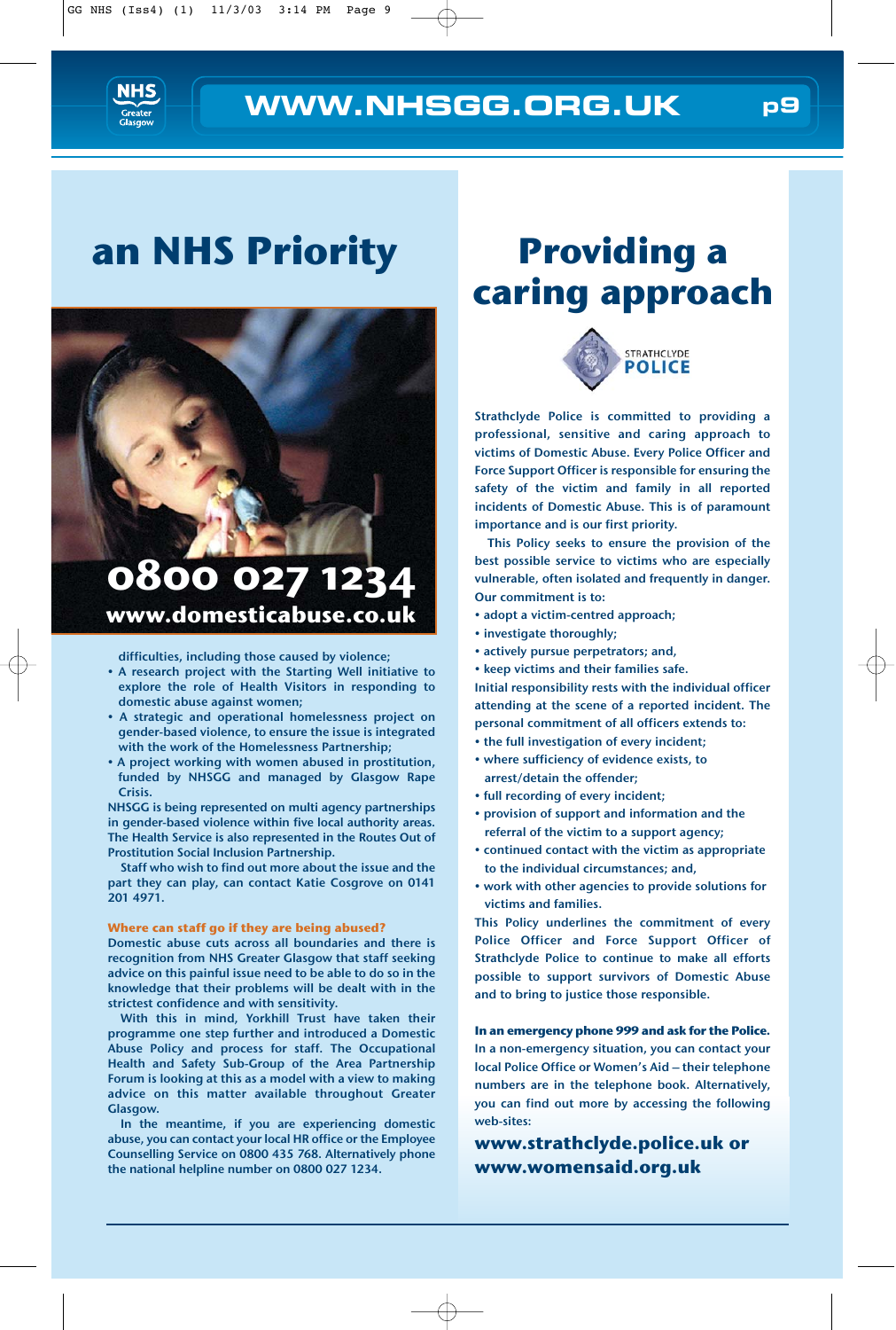

# **Ambitious Project Helps Unemployed Into Work**

NHS Greater Glasgow is about to embark on an ambitious new pilot initiative that aims to help unemployed people gain the skills they need for working in the Health Service.

The Working for Health in Greater Glasgow project offers unemployed people a six-week training programme to help them get on the first rung of the NHS employment ladder.

Trainees will be given the opportunity to gain practical experience working as support workers within acute hospital sites across the city. This will be in a range of different areas including: portering, nursing assistants, hotel services, medical laboratory assistants and domestic services.

By shadowing health workers, they'll not only pick up vocational skills and find out what it's like to work for the Health Service, but, project managers hope, be encouraged to apply for jobs within NHSGG.

At the end of their six weeks, the trainees will be



guaranteed an interview for support worker vacancies that arise throughout the system.

Led by a team of professionals from NHSGG, JobCentre Plus and the Local Economic Development Companies' Network, the Working for Health programme has been developed with Human Resources and Training & Development departments across NHSGG.

NHSGG's Mark McAllister, who is part of the project coordination team, said: "This new programme will give unemployed people a six week 'induction' into working for the Health Service. We hope that by providing this support we will be helping them get on the first rung of the employment ladder.

"At the end of the training period, we will hopefully have a group of trainees who are 'job ready' and able to compete on an equal footing with other candidates interviewing for jobs. Staff recruitment and retention is an issue for NHSGG and we hope that this may be a way of filling some support services vacancies."

Mark revealed they were looking to frontline support staff to help make this programme a success. "The world of work is often a challenging place for those of us in employment, but for someone who hasn't had a job for a while it can be a daunting experience.

"This programme will only be a success with the help and support of those workers who will be acting as mentors to the trainees. We're looking for your assistance to help us give unemployed people the opportunity to learn for work. You won't be asked to do anything other than act as a supervisor, giving trainees hands-on experience of the type of work you do. It's a good opportunity for those staff who are looking to gain a bit of experience themselves in supervising other employees.

"This is also a way for managers to see people 'in action' before interviewing them for positions. It will give them a good idea about how suitable the trainee is for filling vacant posts."

Although, the programme is seen as an important contribution to the recruitment of staff into support worker positions, there is also a strong health improvement aspect to the programme. The intention is to recruit participants from some of the most deprived areas in the city, and provide individuals with the appropriate support through the programme to make a positive contribution to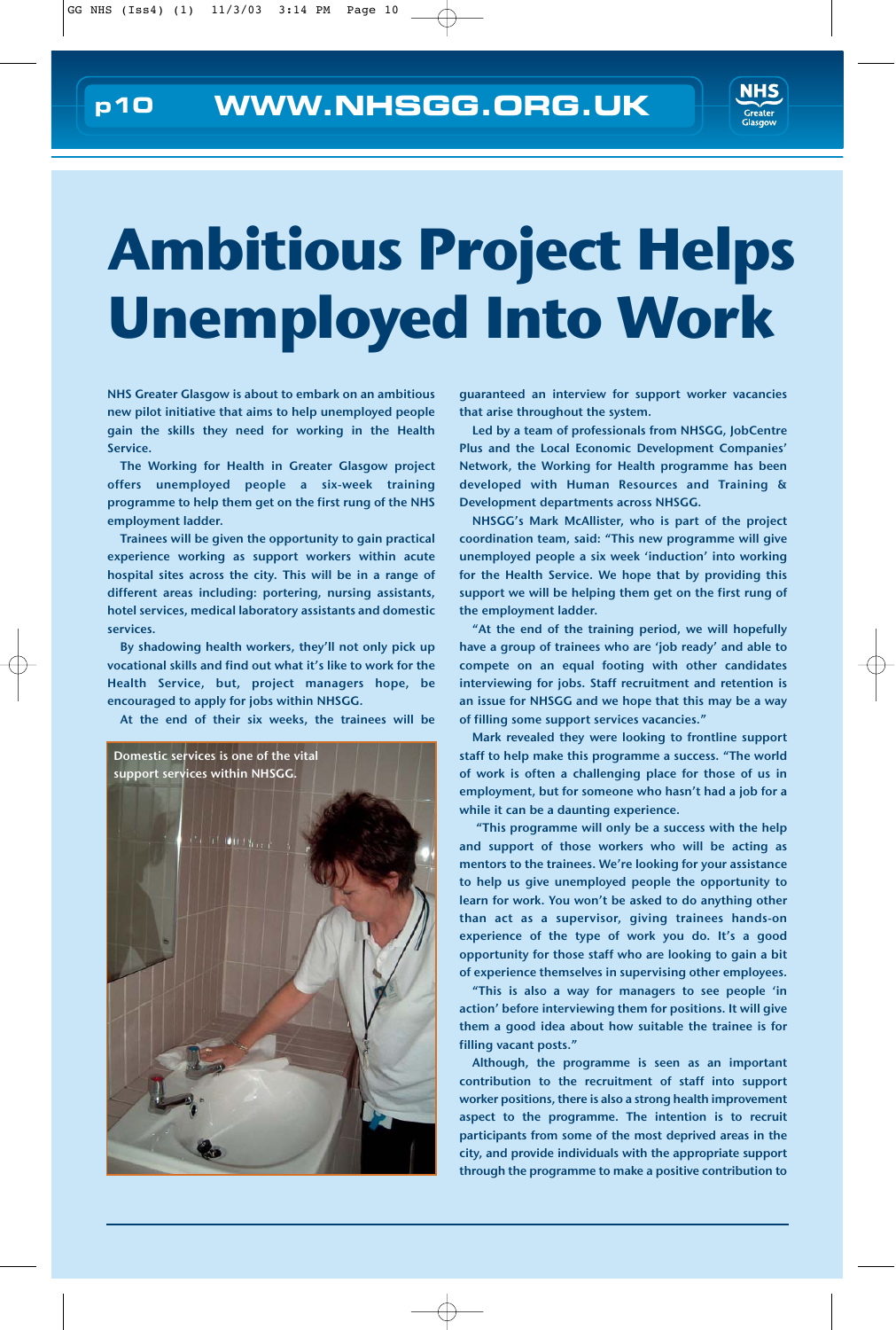



open to trainees.

improving their own health and wellbeing.

Mark said: "Whether it's a parent returning to work, someone returning from a illness or an individual who needs some re-skilling, there is a likelihood that they will need some support.

"Through providing that support, the programme hopes to ensure that the potential health benefits from working are realised. These might include new social networks, improved confidence and self-esteem as well as financial gain, providing trainees with the resources to make more informed choices relating to lifestyle and being able to make a difference to their life circumstances."

The Working for Health group is hoping to appoint a training provider in early November. The training programme devised will not only provide participants with the necessary vocational skills but also seek to develop their all round employability through improving communication and trainees' confidence. The first trainees will start their programme shortly after that.

In the current financial year, a minimum of 36 unemployed people will be offered places on the training programme. Open to people who are eligible for New Deal or Training for Work, the programme will initially be a pilot programme with the intention to roll the programme out in the next financial year.

## **WORKING TOWARDS THE FUTURE**

Around 200 employees from West of Scotland NHS swarmed to Celtic Park on October 3, not to cheer on the team and scoff a few pies, but to attend the successful Workforce Development Convention.

Hosted by guest speaker Minister for Health and Community Care Malcolm Chisholm, the event was designed to:

- Bring individuals with a leadership role or interest in Workforce Development together on a West of Scotland basis
- Formally launch the Regional Workforce Development project
- Develop partnerships across NHS, education and employment enterprise
- Update the audience on practical examples of Workforce Development across the NHS
- Promote Care Careers
- Harness the expertise and experience of delegates to creatively identify and explore recruitment, retention and development priorities and actions for the coming six months

The event kicked off with Malcolm Chisholm's keynote address to an audience of approximately 230 delegates from West of Scotland NHS organisations and educational and employment partnership agencies.

Chairman for the day, Ian Reid, Chief Executive of the PCT and West of Scotland Workforce Development Champion, was supported by fellow speakers from the PCT, the North Trust and Lothian NHS Trust.

Mr Reid said: "The event was an all-round success. We were delighted with the number of staff who attended and benefited from it.

"It gave people from several regions of the Health Service, and from partner organisations across Scotland, the chance to put names to faces and look to the future of work within the NHS."

The Care Careers initiative was formally launched by NHSGG Chairman Professor Sir John Arbuthnott in the afternoon and the rest of the event included popular workshops based on subjects such as recruitment, staff retention and work development.

Funding totalling £500,000 from the Scottish Executive will support Workforce Development in the West of Scotland over the next two years.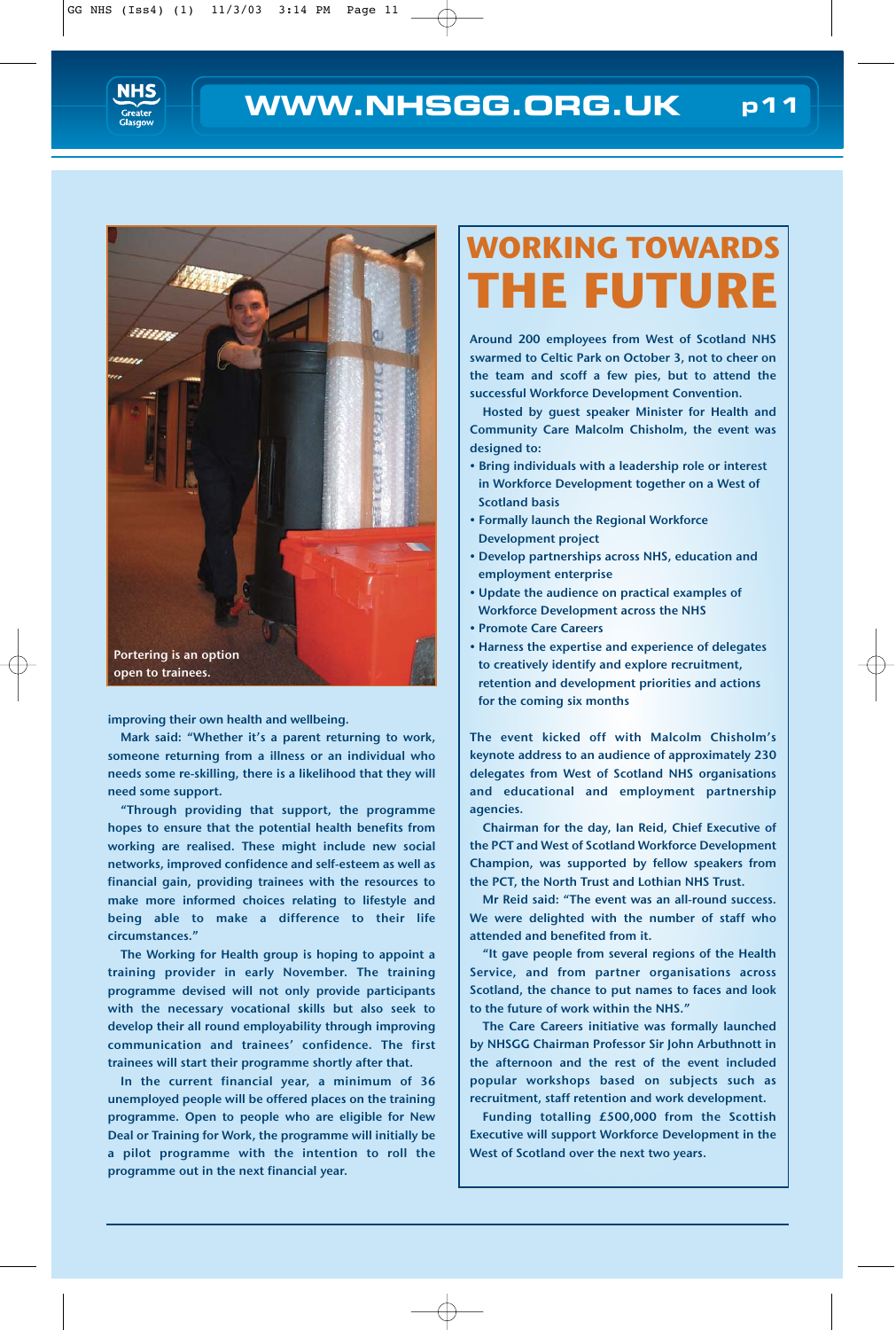# **Positively Parenting**

No-one teaches you how to become a parent, but there you are, nine months down the line, with a crying babe and a look of shock on your face.

And then the little tike starts to grow up and little hands get where they shouldn't and before you know it you're in a battle of wills with your toddler as you fight for supremacy.

Don't worry though, that's not the best of it. You've still got a good few years left of fighting and behavioural issues before your beloved offspring ups and leaves to make their own way in life.

Okay, so this is painting an horrific image of family life that may sound over-the-top to some, but this is reality for some parents who simply can't control their misbehaving children.

So what can you, the parent, do about it? Well, you could sign up for one of the Positive Parenting Programme classes that are now available to NHSGG staff.

Brought to Greater Glasgow through the Starting Well initiative, the Programme, which is also known as Triple P, aims to help parents become better at dealing with disobedience and problems surrounding child rearing.

For instance, does your baby cry all the time? Triple P can give you tips on how to manage the crying and what you as parents can do to lessen the stress of having a crying baby. There's also advice on dealing with older children from disobedient toddlers to teenage tantrums.

Programme Coordinator, Claire Cassidy, said: "Being a parent is not easy. It's a full time job, but, unlike other jobs, you don't get any training for it. Triple P is about giving parents, especially working parents, the support and advice they need to manage their child's behaviour.

"Triple P is not just for parents with unruly children, it's for everyone who has any worries about bringing up their children. The course is completely research based using techniques that have been proven to work.

"The programme has already been highly successful with a number of NHSGG staff having gone through already."

The classes are open to all and completely free. To get on the waiting list, contact Programme Coordinator Claire Cassidy on 0141 201 4444 or claire.cassidy@gghb.scot.nhs.uk

The Positive Parenting Programme or Triple P was



developed by a team led by psychologist Dr Matt Sanders, Director of the Parenting and Family Support Centre at the University of Queensland in the late 70s. There are five levels to the programme and parents can choose whether they want to do the basic parenting level or go on to take part in the entire course.

Starting Well works to ensure that Glasgow families have the necessary skills and additional practical assistance to give their children the best possible start in life.

The Project is led by Glasgow Healthy Cities Partnership in partnership with NHS Greater Glasgow and works with a range of other statutory, voluntary and academic organisations and agencies in the Gorbals, Govanhill, North Toryglen and the East of Glasgow.

The Starting Well team is made up of Health Visitors, Health Support Workers (who are lay workers drawn from local communities), Community Support Facilitators and Community Nursery Nurses who work together to promote children's health and to improve opportunities for young children to socialise with other children.

## **Gathering Momentum**

The health inequality gap between the poor and the wealthy in Glasgow is narrowing, but it remains difficult to pinpoint the 'X factor' of why Glasgow's health record remains amongst the worst in the world. The establishment of a Centre for Population Health in Glasgow to look at what that 'X factor' may be is

well underway.

Developed by NHS Greater Glasgow, Glasgow City Council and the University of Glasgow, the three organisations are continuing to work together to ensure the Centre is up-and-running by April 2004.

Malcolm Chisholm, Minister for Health and Community Care has made a commitment to fund the Centre and a Project Management Team has been appointed.

We'll bring you more news on this exciting project in future editions of the Staff News. Watch this space!!!!!!!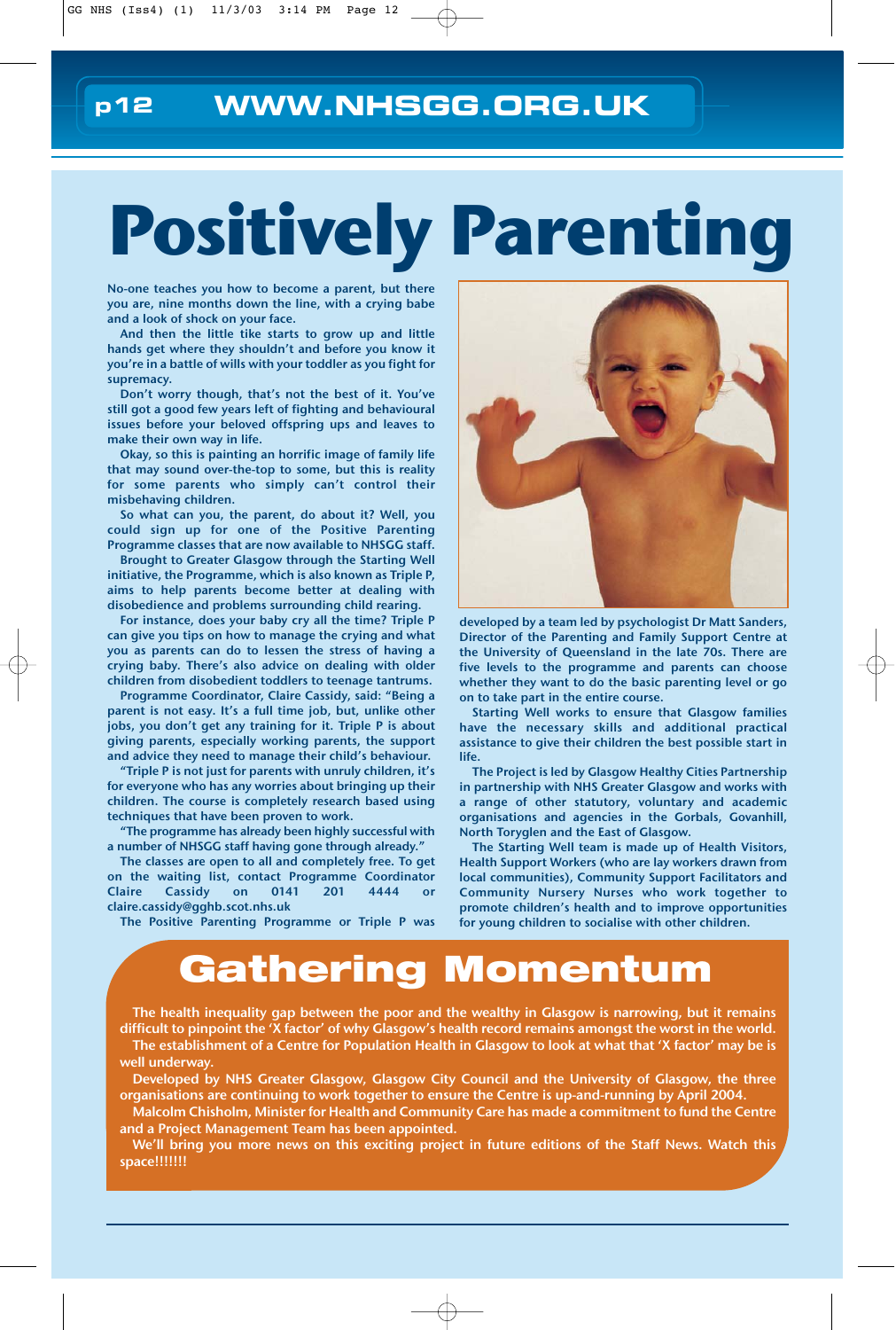# **Celia's Care Helps Eye Patients Cope Better**

A Patient Support Worker is at the forefront of providing advice and support to patients who are losing their sight.

Celia Traynor runs the Gartnavel Eye Clinic's Patient Support Programme which has helped more than 620 people since it started in November 2002.

The programme is the first of its kind for eye clinics in Scotland and Celia is the only full-time dedicated visual impairment worker providing this service.

She said: "The Patient Support Programme helps take away some of the confusion, fear and anxiety that surrounds sight loss by offering patients advice where and when it is needed including social, emotional and functional support. This allows patients to get on as best they can with everyday living.

"Many of the patients I see are upset and find coping with daily tasks increasingly difficult.

"A lot of the time they just need someone to talk to, someone who understands what it is they are experiencing



and someone who can help them make the most of their condition.

"It is the simple things that can change people's lives for the better. A woman cried when I showed her an easy to read clock, she just assumed she would never be able to read the time again."

The Patient Support Programme has produced magnificent results from almost its first day and the culture change needed to merge medical and social care for a patient has changed remarkably since the service began.

Although Celia works alone she could not do her job without the tremendous support of the consultants, ophthalmologists, optometrists and nursing staff in the department.

One of them, Staff Nurse Agbo said: "We could have done with this type of service 30 years ago. Celia and her Patient Support Programme is an added bonus to the department."

## **NEW CONSULTANTS FOR BEATSON**

The Beatson Oncology Centre is very pleased to announce the appointment of a new Consultant Clinical Oncologist.

Dr Azmat Sadozye, who trained at the West of Scotland Cancer Centre, will take up his new post at the beginning of December. Discussions are also underway with three other Consultant Oncologists, following a worldwide recruitment campaign.

"This is the news we have all been waiting for," says Beatson Oncology Centre Medical Director, Professor Alan Rodger. "More Consultants will at long last start to ease the pressure on the rest of the team, and ultimately improve the experience for our patients."

Welcoming Dr Sadozye's appointment Tom Divers, Chief Executive of NHS Greater Glasgow, says: "Consultant Oncologists are in worldwide demand. The response to the latest round of advertising at the Beatson proves all the hard work that has gone in to developing the West of Scotland Cancer Centre is being recognised."

Discussions continue with three other Consultants, two of whom currently work overseas. Another advertisement for a Consultant Medical Oncologist is due to appear in the professional journals at the end of October.

**In December 2001, the Beatson Oncology Centre was allocated an extra £3.2m a year by the Scottish Executive Health Department to increase staffing levels.**

**Now, the Centre is funded for 24 Clinical Oncologists (specialists in chemotherapy and radiotherapy treatments). Seventeen are currently in post, and they are being supported by a locum Consultant. Dr Sadyoze's appointment means there are still six substantive vacancies in this staff group.** 

**Similarly, there is funding for eight Medical Oncologists (chemotherapy specialists). Five are currently in post, supported by an additional locum Consultant.** 

**The drive to recruit further Consultants for the Centre continues.**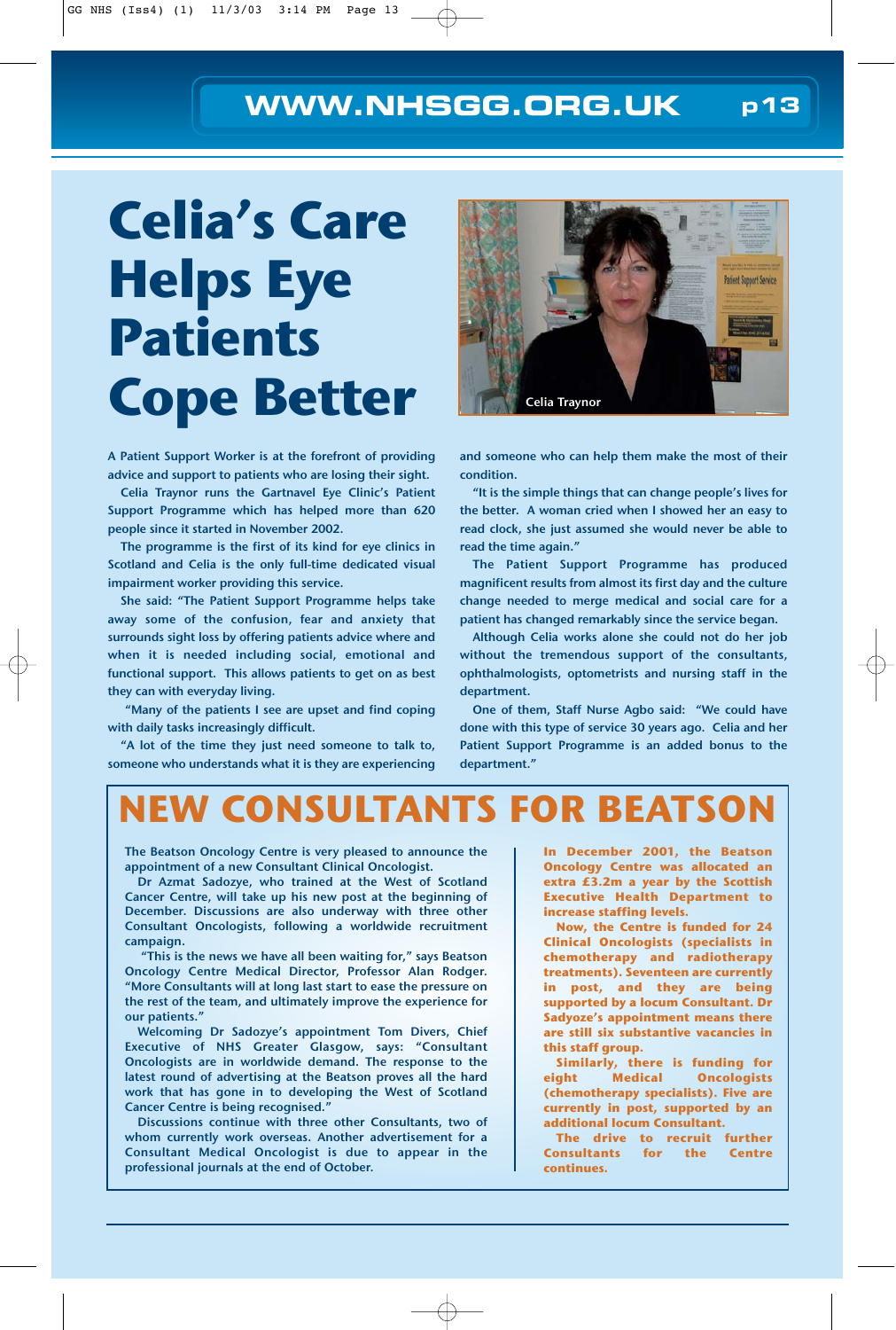

# **Disease, Outbreaks and Environmental Hazards It's all in a day's work for SCIEH**



Most people outside the specialist world of Public Health Medicine will probably not have heard of the Scottish Centre for Infection and Environmental Health (SCIEH).

Based in offices in Clifton Place, Sauchiehall Street, Glasgow, the staff of SCIEH, which is a division of the Common Services Agency,

provide a range of specialist backup and support for NHS Boards and Local Authorities in Scotland.

SCIEH exists to improve the health of the Scottish population by providing the best possible information and expert support to practitioners, policy makers and others on infectious and environmental hazards.

SCIEH began life following an outbreak of typhoid in Aberdeen in 1964, which affected more than 500 people. It was originally known as the Communicable Diseases



Scotland Unit when it was set up in 1969 in Ruchill Hospital in Glasgow.

Tim Brett, General Manager of SCIEH, said: "During the 1980s' it was recognised that it was important to have a co-ordinated national response to environmental health issues and as a result a new unit Environmental Health Scotland was set up in 1989.

"In 1993, the two Units CSDU and EHSU amalgamated to become the Scottish Centre for Infection and Environmental Health. It moved from Ruchill Hospital to Clifton House in 1998.

"SCIEH's prime function is the monitoring and surveillance of communicable diseases and environmental hazards and the provision of operational support to deal with these.

"Many people might have thought that with the advances in science and medicine that the traditional communicable diseases such as polio, measles and

> tuberculosis were in decline, but over the last 20 years new diseases such as HIV/AIDS have appeared so that the threat from infectious diseases remains as high as ever and the recent worldwide outbreak of SARS has shown just how vulnerable the world community is to new forms of disease."

> SCIEH's work is wide and varied and they've been involved in the incident teams formed to deal with issues such as Cryptosporidium, E Coli and Meningitis. They were also part of the team investigating the first human case of rabies in Scotland in 2002.

> Zoonotic diseases, the transfer of disease from animals to man remains an important public health issue and SCIEH has amongst its expert staff a veterinary surgeon, as well as experts in environmental health, public health medicine, nursing and a range of scientists with different backgrounds.

> One of SCIEH's other sections deals with travel medicine and as more of us are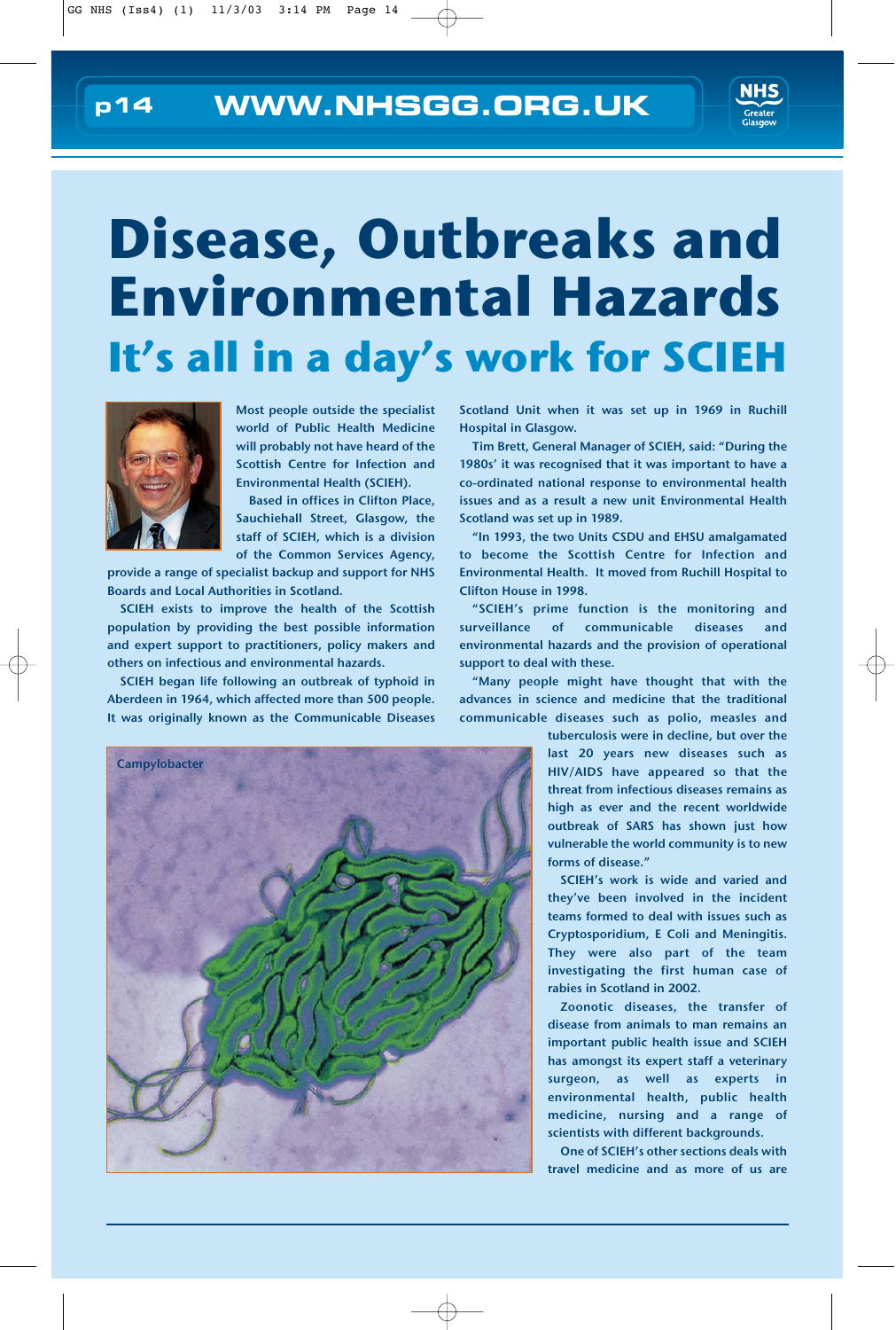



This is what E-Coli looks like under the microscope

straphylococcusaureus





Hepatitis C

travelling abroad for holidays or business the risk of picking up an infection whilst away is one that people need to consider. The Travel Health section of SCIEH has developed an on-line travel information service for Primary Care Practitioners called TRAVAX and a system for public access called FIT FOR TRAVEL.

As well as surveillance and operational support, SCIEH also plays a significant role in research. Current projects involve looking at the likely number of patients who will require treatment for hepatitis as well as the incidence of HIV, environmental studies such as a lead in water study looking at the use of lead solder in new houses in Scotland.

SCIEH also has a major role to play in education and training. This is particularly important for professionals in public health and environmental health, and specialist courses are provided by the Health Care Acquired Infection Section, the Travel Medicine Section and general awareness sessions for staff who are taking part in on-call arrangements for public health emergencies in Scotland.

For the future, SCIEH is likely to become part of a new Scottish Health Protection body. It will continue to play an important role in protecting the health of the population and supporting the work of front-line professionals in health boards and local authorities.

For more information, see their website: www.show.scot.nhs.uk/scieh

#### **Developing Community Health Partnerships**

The Health White Paper Partnership for Care, which was published in February 2003, set out the future direction and priorities for the NHS in Scotland.

It proposes a number of organisational changes to improve services for patients including the development of Community Health Partnerships (CHPs). These will replace Local Health Care Cooperatives and bring about even greater partnership working between health professionals and planning partners such as Social Work Services.

The CHPs will bring together and build on the current work underway to develop primary care services, deliver health improvement and take forward the Joint Future agenda with local authorities.

CHPs will also ensure that local community based health services, including those for children, are more closely integrated with hospital services. Although CHPs are expected to evolve from our existing Local Health Care Co-operatives, they will be new and distinct organisations with wider responsibilities and greater influence.

Each NHS Health Board has been given the flexibility to develop CHPs in line with local needs and in NHS Greater Glasgow a Steering Group has recently been formed to develop proposals on the principles for establishing CHPs by December 2003.

Ian Reid, Chief Executive of the PCT and joint chair of the Steering Group, said: "Principles will be discussed and agreed with relevant local authority colleagues before being considered by the GGNHS Board in early 2004.

"Formal consultation will then take place before final decisions are taken in April 2004. Given the scale of change required, proposals are expected to be implemented over a 12-month development period with the new CHPs becoming fully operational in April 2005, although final timescales will be dependant on new legislation being passed by the Scottish Executive."

Further briefing updates and events are planned over the coming months to ensure staff, organisations and individuals with an interest in the development of CHPs are kept informed and have the opportunity to contribute at an early stage

A copy of the NHSGG consultation paper on the implementation of Partnership for Care, which includes details of our plans to develop CHPs, and updates from the Steering Group meetings will also be available on the NHS Greater Glasgow website (www.nhsgg.org.uk).

In the meantime, if there are any questions or issues which you would like to raise or if you wish to discuss the development of CHPs in more detail then please contact Elsbeth Campbell, Head of Communications, Greater Glasgow Primary Care NHS Trust on 0141 211 3891 or email elsbeth.campbell@gartnavel.glacomen.scot.nhs.uk